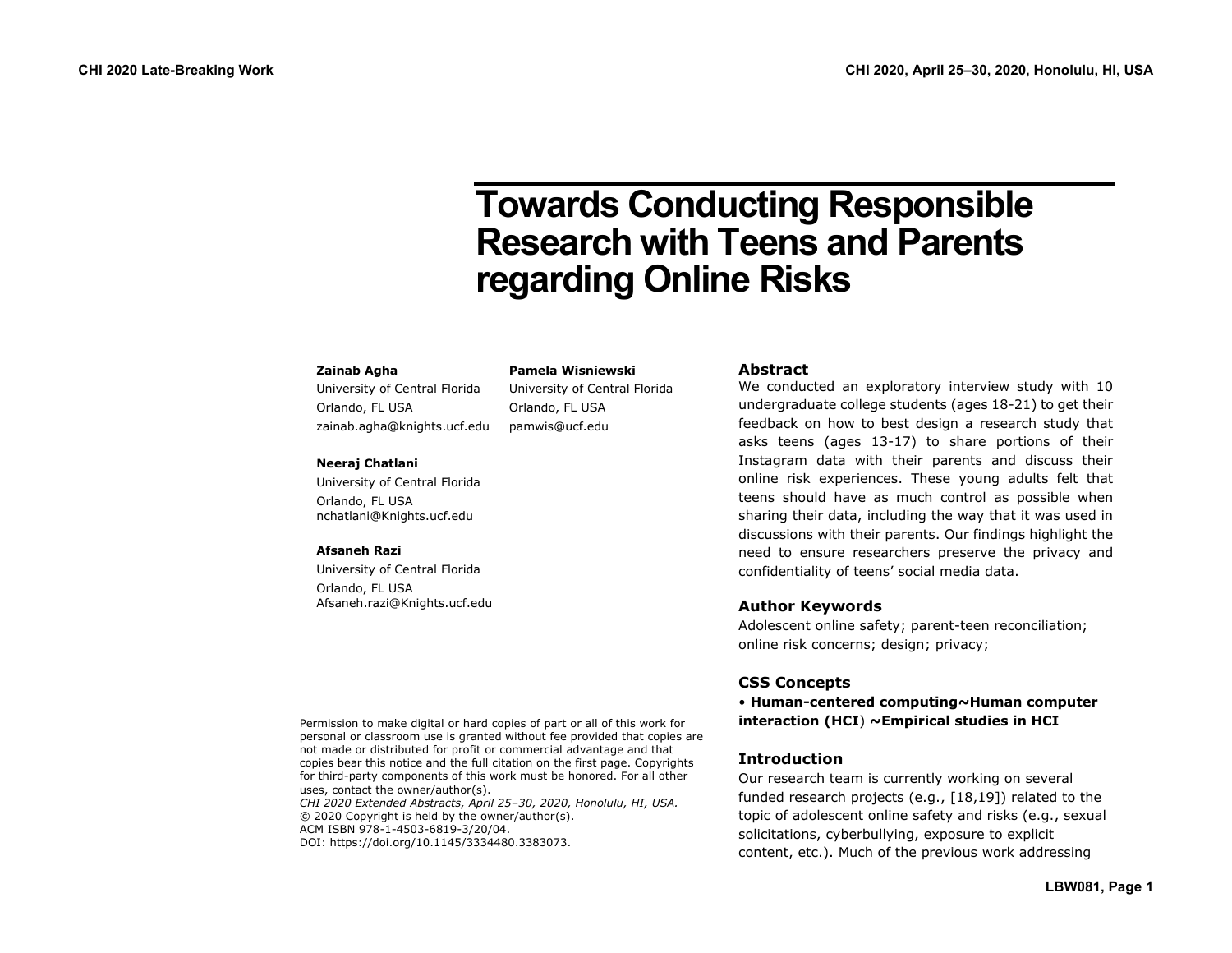this topic relied heavily on teen and parent self-reports [17] and found that parents and teens have vastly differing perceptions of online risks [6]. Other studies have shown that parents and teens rarely communicate about these risks and lack a mutual understanding of the nature and frequency in which teens encounter these risks [2,7,16,17]. Therefore, the goal of our research is to: 1) move beyond self-reporting techniques and 2) help teens and parents reconcile their differing perceptions about online risks to form a consensus about what risks are the most salient ones we need to address moving forward in our research.

As such, we are in the process of carefully designing a study in which teens share their Instagram data, flag their private messages for risky interactions, and (potentially) share these messages with their parents during a lab-based study to reconcile their differing perceptions of online risks encountered by teens and how they should be handled. Yet, we must acknowledge that when conducting research with vulnerable populations (i.e., teens), it is important that we take into consideration power hierarchies and situations that could potentially harm our participants [10], even if our intention is to help them. Therefore, we pose the following research questions:

- **RQ1**: *What considerations need to be made when asking teens to share sensitive information, such as their social media data, for the purpose of research?*
- **RQ2**: *How can we robustly and ethically design a research study in which teens and parents work together to reconcile their differing opinions about online risks?*

To answer these questions, we conducted an interview study with 10 undergraduate college students (ages 18-21), who represent the unique perspective of "emerging adults" [1] that are past adolescence but not yet adults. These youth were able to give us their unique perspective on how to balance the tensions between teens and their parents in a way that gave teens agency over their private, social media interactions but also facilitated meaningful conversations between teens and their parents. In this research, we make the following contributions:

- Highlight important considerations for the use of teens' private social media data in adolescent online safety research.
- Provide teen-centric design strategies and recommendations for parent-teen reconciliation regarding online risks.

Through incorporating these designs into our future research studies, we hope to address teens' concerns over the disclosure of sensitive information, while preserving the significance of novel study designs.

# **Background**

Below, we provide relevant background for our novel design of a research study with teens (ages 13-17) and parents and motivate the need for this pilot study.

*Overcoming an Overreliance on Self-Report Data* In their comprehensive review of the adolescent online safety literature, Pinter et al. [11] raised the concern of an overreliance on parent and teen self-report data without confirmatory evidence of teens' actual online behaviors. Our goal is to overcome this limitation by asking teens to corroborate their self-reported online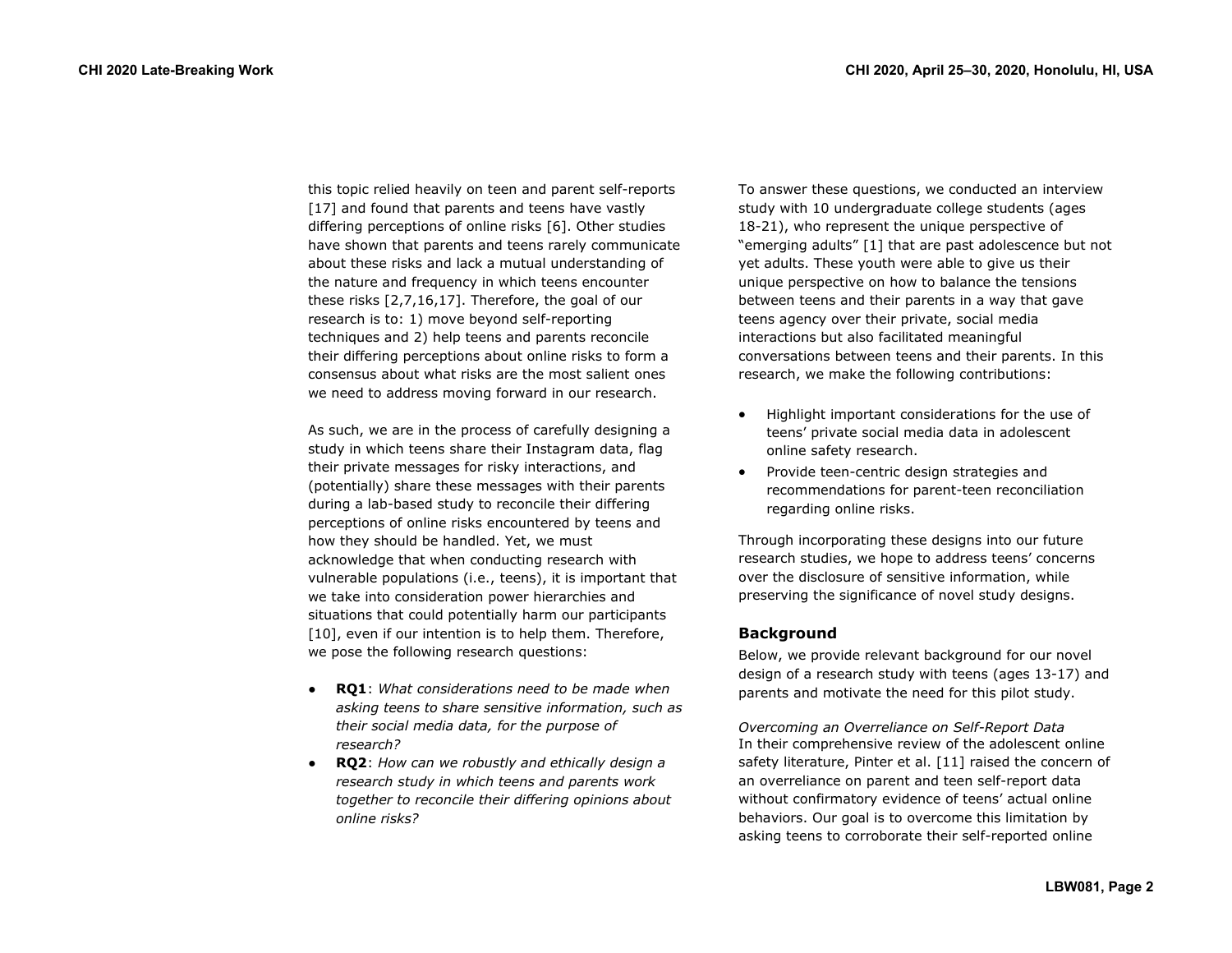risk experiences with their actual social media data. In doing so, several ethical considerations arise. For example, what information would teens be willing to share for the purpose of research? What safeguards need to be made to protect their data? As such, we posed RQ1 to better understand what considerations needed to be taken to ethically push research on adolescent online risks beyond using parent and teen self-report data.

## *Reconciling the Differing Perceptions of Online Risk between Parents and Teens*

A consistent finding from the adolescent online safety literature is that parents underestimate the nature and frequency of their teen's online risky encounters [3,5,14]. Rideout et al. [12] explained this underestimation of online risks with teens' increasing use of the internet in private spaces (e.g., mobile phones in one's bedroom), while others have attributed it to a lack of parent-teen communication [4,17]. To some extent, parental control software has tried to reconcile this problem by giving parents a more transparent window into their teens' online activities, but this approach has been shown to be largely ineffective and potentially harmful to the parent-teen relationship [7,8,16]. Thus, researchers are advocating for more collaborative and teen-centric approaches to improve parent-teen communication [10,12,17], as well as increased teen self-regulation [15,16] of online risks.

Thus, a second phase of our planned research is to have teens share some of their risky social media interactions with their parents. The intent is to ask parents and teens to independently decide the nature and level of risk posed to the teen, as well as create a risk mitigation plan for appropriate interventions given a particular risk. Then, parents and teens would be asked to discuss their individual responses, reconcile their differences, and come up with a joint risk mitigation plan. Again, this research plan surfaces several ethical concerns that must be addressed. Would teens be willing to share their social media data with their parents? How can we mitigate conflict that may arise by teens sharing these risky online interactions with their parents? Thus, we pose RQ2, which emphasizes best practices for moving towards reconciliation between parents and teens without potentially harming our teen participants. Thus, deemed it necessary to conduct a pilot study on our study design prior to launch.

# **Study Design**

We conducted an initial pilot study with 10 undergraduate college students (ages 18-21) to obtain feedback prior to launching the parent-teen research study described above. Undergraduate college students are considered "emerging adults" [1], who are able to consider their entire past experience as teens, in retrospection. This demographic represented the closest age group to teens (13-17) without having to engage minors in this research. Participants were asked to review an early prototype of our Instagram data sharing and risk-flagging web-based interface and to give us feedback on components of our parent-teen study design. Semi-structured interviews were audio recorded, transcribed, and qualitatively coded for emerging themes. We conducted a thematic content analysis of our data and found ensuring teen's privacy and giving them control over their data in conducting online safety research, to be our most significant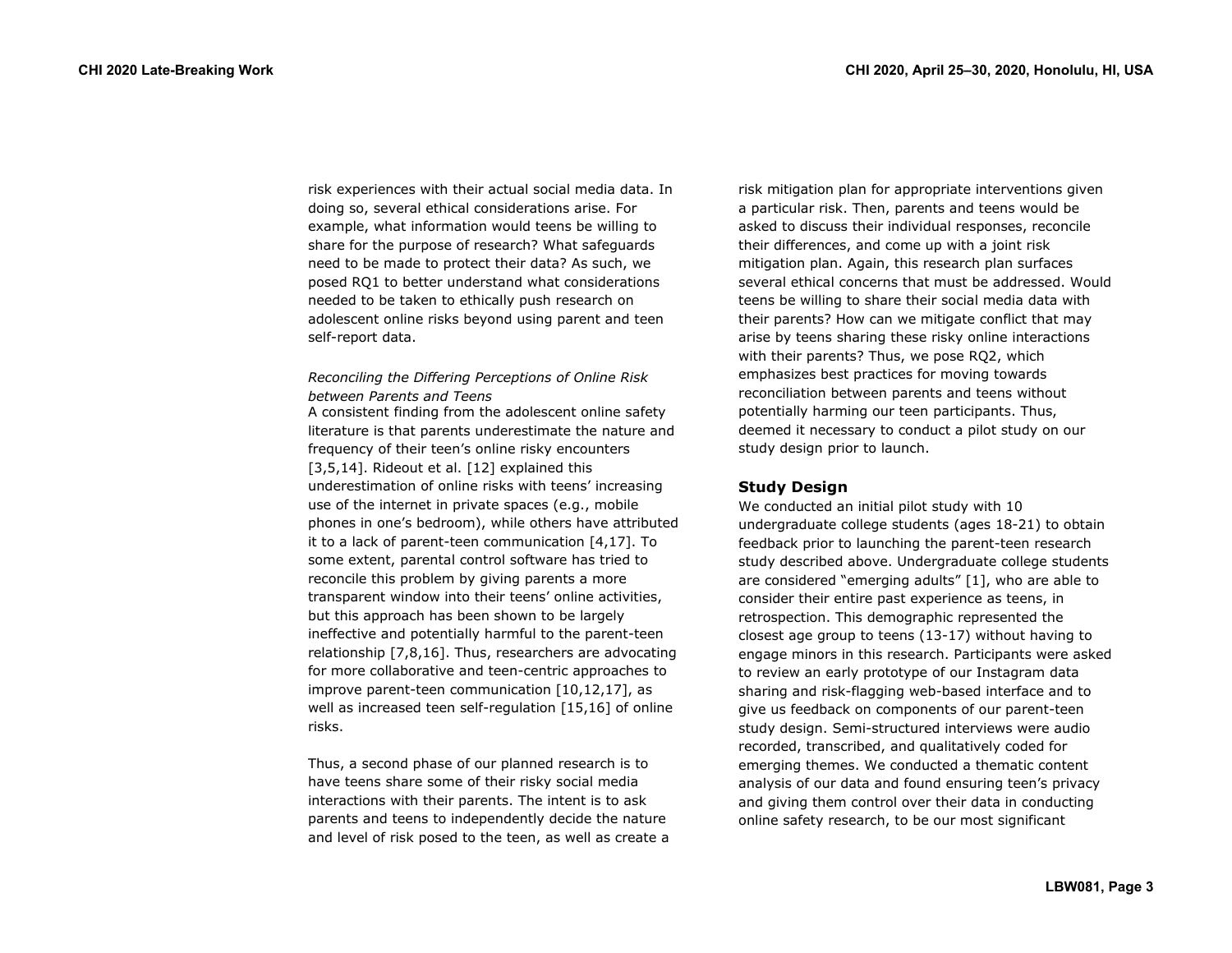findings. In the next section, we present the key findings in correspondence to our research questions.

#### **Results**

We had a total of 10 participants ( $N=10$ ) out of which 9 were female, and all were undergraduate students between the ages of 18 and 21. The most common risks reported  $(N=6)$  were sexual in nature, with information breaches (e.g., shared screenshots that disclose their personal information) being the second most common type of online risk experienced (N=4).

#### *Concerns for Teens' Data & Privacy*

A major concern expressed by several undergrads was a **need for privacy and protection of their social media data**. This was evident from participants' (N=8) reports of information and privacy breaches as their primary concern regarding online risks. Some of them (N=4) were concerned with the sharing of their private messages and images by the researchers without their consent. They did not want us to inadvertently breach their information privacy.

While these examples convey an overall discomfort with disclosure of their personal information, most participants (N=7) also had more specific data privacy concerns regarding the study. A few of them  $(N=2)$ inquired about the kind of data that would be stored and studied by the researchers. Specifically, they raised concerns about the inclusion of teens' non-risky, personal interactions as well as the ones that were flagged as risky, implying they would prefer that only the flagged conversations be retained:

*"When you download the Instagram data, is this the conversations besides the risky ones, as well?"* – P7 Half of participants (N=5) were also concerned about protecting the privacy and interests of their friends and other relationships. For instance, some of them raised concerns about revealing the identity of their friends, while others expressed discomfort in sharing personal conversations with intimate partners:

"*What if they don't want to, like put the other person that they had a conflict with, like on the spot or like out there?"* - P10

### A few participants (N=3) suggested ways to **support the teens' well-being when reflecting on their risky social media interactions**. These

improvements included flagging individual messages instead of entire conversations. The rationale was that conversations could have both positive and negative interactions and that flagging an entire conversation as risky might make the teen feel bad about their relationship with that person. Another recommendation was to provide a search option to assist when marking conversations or messages as risky, as having to review entire conversations for a risky encounter could be triggering and cause teens to relive past trauma. Suggestions were also made to have more reassuring language throughout the study to help participants feel like the researchers cared about them:

*"The language should have a sympathetic view towards the victim… as you're working with people who may have not gotten help."* -P8

In summary, participants felt that it was important that we provide safeguards for protecting the data and make concerted efforts to minimize the risk associated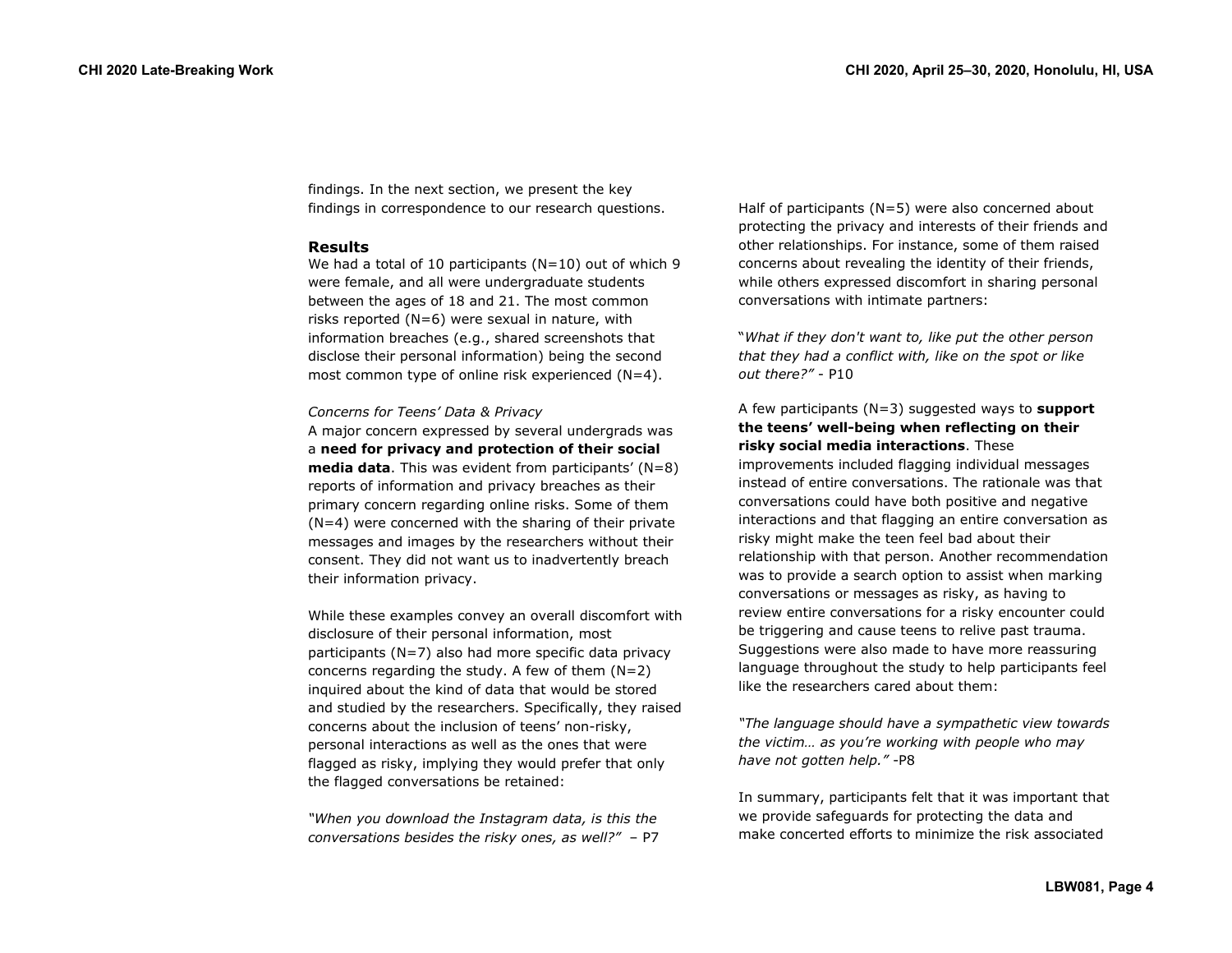with asking teens to reflect on their past online risk experiences.

*Prioritizing Teens' Control in Parent-Teen Discussions* Overall, the undergrads (N=9) liked the idea of a study that facilitated a conversation about online risks between parents and teens with the goal of reconciliation. Yet, some of them (N=4) did not wish to take part in the exercise with parents, citing concerns over sharing any of their social media data with their parents. They thought their parents would overreact and/or that they or their friends would get in trouble if their parents were to see their private messages:

*"I feel like they would just call the police or something like that… They're going to go overboard with it basically."* - P6

Many undergrads (N=6) provided **recommendations that gave teens more control over how their data was shared with parents**. They expressed willingness to participate if they could *selectively* share information with parents, depending on the context and severity of the online risks experienced. Some of them (N=3) gave examples of high-risk situations, such as physical threats and blackmailing as risks severe enough to share with parents:

"...*If someone tries to blackmail me, I would classify that as high risk or if someone gives personal threats such as if they find out my address, then I would be like, okay, I have to tell them [parents]."* - P7

Whereas others  $(N=5)$  agreed to only share information that did not involve intimate conversations with friends or other relations, or if the conversation did not portray them or their friends in a negative light.

*"[If it's] regarding a relationship with someone you have online, even if it's just a friendship, that wouldn't be something I shared with her [guardian]."* – P2

Apart from selectively sharing data, participants  $(N=5)$ also suggested other ways to give teens more control over how the data was shared with parents. Undergrads suggested either anonymizing the messages, using dummy data, or social media data from other teens instead of their own personal communication with others. By separating the online risks being discussed from the teen's own experience, this would provide a layer of protection, so that parents would not punish their teens for sharing with them:

*"I don't think it's a good idea [to use teen's personal data] ... The parent might see it as like, oh, that's a result of the pictures that my child is posting online, and then start to regulate that."* - P8

The need to selectively share the data with parents and protect teens from judgment may also be associated with participants' (N=8) stated lack of communication with their own parents regarding online risks, which further highlights the need for more research that strives to facilitate parent-teen communication and reconcile their differing perceptions about online risks.

#### **Discussion**

In this section, we discuss the major implications from our findings and resulting design decisions.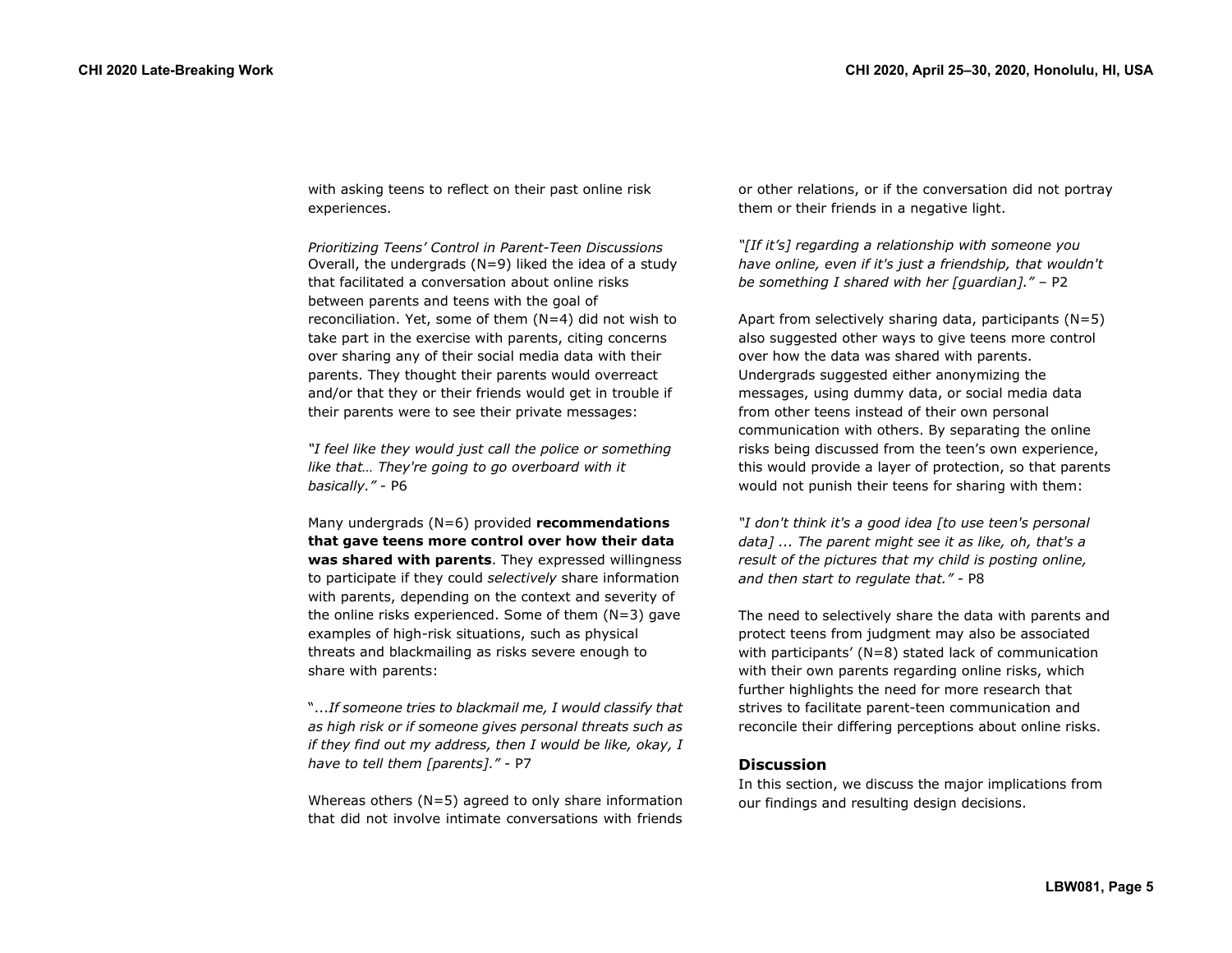*Agency for Teens over their Personal Data* A key take-away from our study is making sure teens have full agency over how their social media data is shared and used by researchers. While most undergrads were willing to share their social media data with us under certain conditions, they were clear that they should be given complete control over how the data is shared. For instance, as researchers, we should not share teens' social media data beyond those whom teens gave us explicit permission to share. This dissemination plan needs to be clearly spelled out in the informed consent document signed by parents, as well assented to by teens themselves. Further, other protection mechanisms should be in place to make sure that teens are not harmed by the data they share with us in confidence. That is why we plan to obtain a NIH Certificate of Confidentiality [20], which protects the information from being shared with others, including safeguarding it from subpoenaed for legal purposes.

#### *Protecting the Well-being of Teens*

To consider the emotional well-being of teens who take part in our study, we plan to allow teens to self-define the types of online risks they encountered and provide extra contextual information for flagged messages, to avoid any misunderstandings by researchers about the nature of the risks experienced. To reassure teens and avoid potential emotional fatigue, we will also allow teens to take a break or stop the message flagging process at any time, and allow them to complete the study at their own pace. We will remind teens that they can leave the study without penalty at any time and provide a list of mental health resources should they need them. These are just some of the ways we will ensure the safety and well-being of our teen participants as they complete our study.

*Facilitating Understanding and Protecting Teens*  The need for data privacy and control extends into much of the participant feedback for the parent-teen reconciliation exercise. Previously, recommendations have been made for designs of parental control applications, where it was suggested that parents be provided obscured information regarding the teens' online risk experiences instead of the intimate details, promoting communication regarding the risks [7]. We argue for similar privacy-preserving approaches when presenting teen's data to parents. For instance, we will give teens control over what conversation excerpts are shared with parents and allow anonymization of the people in these conversations. This would protect teens from experiencing possible punishment from their parents. We have also decided to give teens the option to participate in part one of our study (i.e., sharing and flagging social media data) without participating in the latter part of the study, which involves their parent.

#### **Conclusion**

After refining our study based on the findings presented here, we will pilot our study with teens (addressing a limitation of this pilot study conducted with mostly female undergraduates), before fully launching our future study with parents and teens.

#### **Acknowledgments**

This research was supported by the National Science Foundation Award #IIP-1827700. Any opinions, findings, and conclusions or recommendations expressed in this material are those of the authors and do not necessarily reflect the views of the National Science Foundation.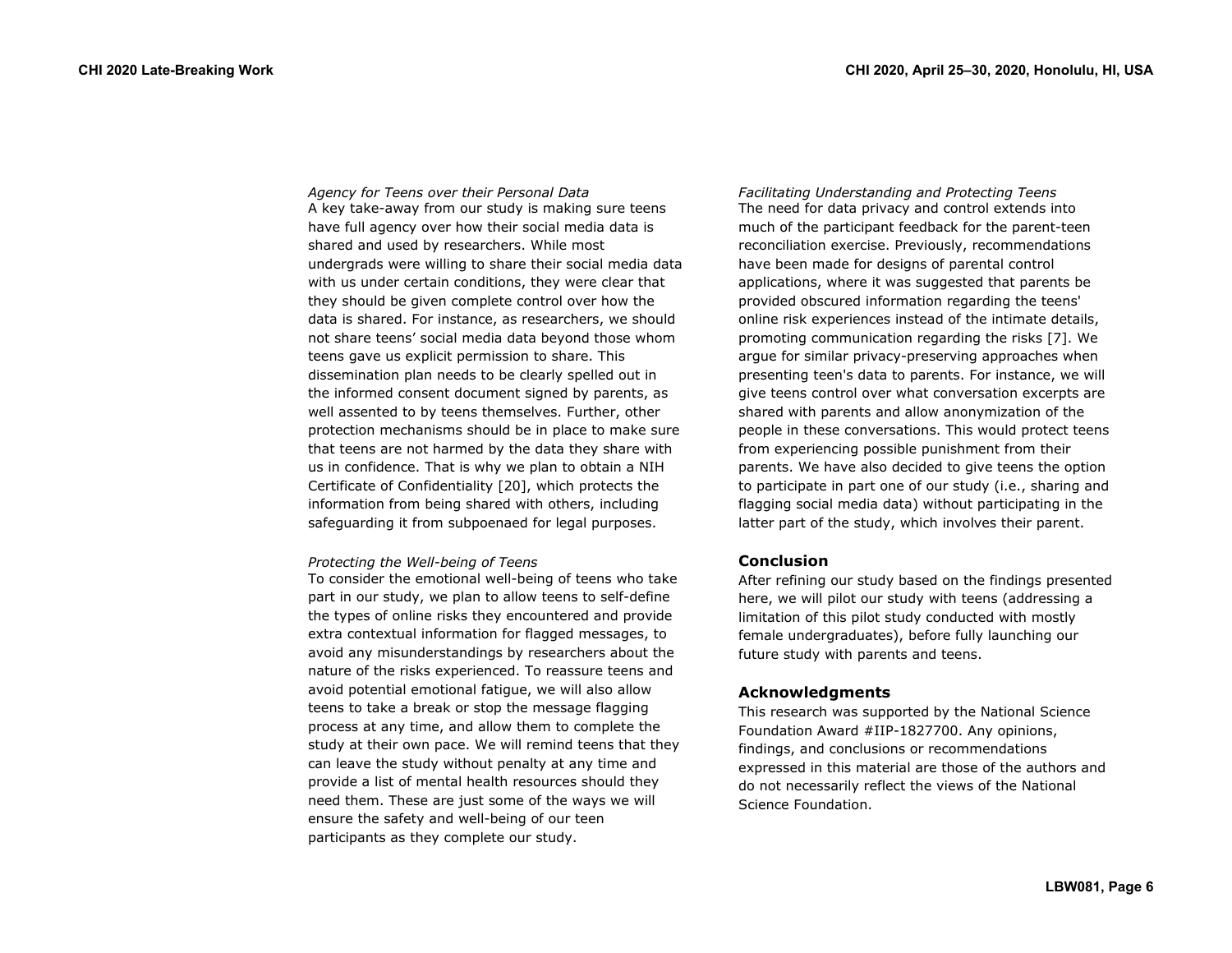# **References**

- [1] Jeffrey Jensen Arnett. 2000. Emerging adulthood: A theory of development from the late teens through the twenties. *American Psychologist* 55, 5: 469–480.
- [2] Lindsay Blackwell, Emma Gardiner, and Sarita Schoenebeck. 2016. Managing Expectations: Technology Tensions among Parents and Teens. In *Proceedings of the 19th ACM Conference on Computer-Supported Cooperative Work & Social Computing - CSCW '16*, 1388–1399.
- [3] Sahara Byrne, Sherri Jean Katz, Theodore Lee, Daniel Linz, and Mary McIlrath. 2014. Peers, Predators, and Porn: Predicting Parental Underestimation of Children's Risky Online Experiences. *Journal of Computer-Mediated Communication* 19, 2: 215–231.
- [4] Sahara Byrne and Theodore Lee. 2011. Toward Predicting Youth Resistance to Internet Risk Prevention Strategies. *Journal of Broadcasting & Electronic Media* 55, 1: 90–113.
- [5] Francine Dehue, Catherine Bolman, and Trijntje Völlink. 2008. Cyberbullying: Youngsters' Experiences and Parental Perception. *http://www.liebertpub.com/cpb*.
- [6] I. Foresight. 2010. Norton online family report. *NY: Symantec corporation*.
- [7] Arup Kumar Ghosh, Karla Badillo-Urquiola, Shion Guha, Joseph J. LaViola Jr, and Pamela J. Wisniewski. 2018. Safety vs. Surveillance: What Children Have to Say about Mobile Apps for Parental Control. In *Proceedings of the 2018 CHI Conference on Human Factors in Computing Systems - CHI '18*, 1–14.
- [8] Heidi Hartikainen, Netta Iivari, and Marianne Kinnula. 2016. Should We Design for Control,

Trust or Involvement?: A Discourses Survey about Children's Online Safety. In *Proceedings of the The 15th International Conference on Interaction Design and Children - IDC '16*, 367– 378.

- [9] Minsam Ko, Seungwoo Choi, Subin Yang, Joonwon Lee, and Uichin Lee. 2015. FamiLync: facilitating participatory parental mediation of adolescents' smartphone use. In *Proceedings of the 2015 ACM International Joint Conference on Pervasive and Ubiquitous Computing - UbiComp '15*, 867–878.
- [10] Walker Ashley Marie, Yao Yaxing, Geeng Christine, Hoyle Roberto, and Wisniewski Pamela. 2019. Moving beyond "one size fits all." *Interactions*. Retrieved January 4, 2020 from https://dl.acm.org/doi/abs/10.1145/3358904
- [11] Anthony Pinter, Pamela Wisniewski, Heng Xu, Mary Beth Rosson, and John Carroll. 2017. Adolescent Online Safety: Moving Beyond Formative Evaluations to Designing Solutions for the Future. 352–357.
- [12] V.J Rideout, U.G Foehr, and D.F Robert. Generation M2: Media in the Lives of 8- to 18- Year-Olds. Retrieved January 4, 2020 from https://www.issuelab.org/resource/generationm2-media-in-the-lives-of-8-to-18-year-olds.html
- [13] Diane J. Schiano, Christine Burg, Anthony Nalan Smith, and Florencia Moore. Parenting Digital Youth | Proceedings of the 2016 CHI Conference Extended Abstracts on Human Factors in Computing Systems. Retrieved January 5, 2020 from

https://dl.acm.org/doi/abs/10.1145/2851581.289 2481